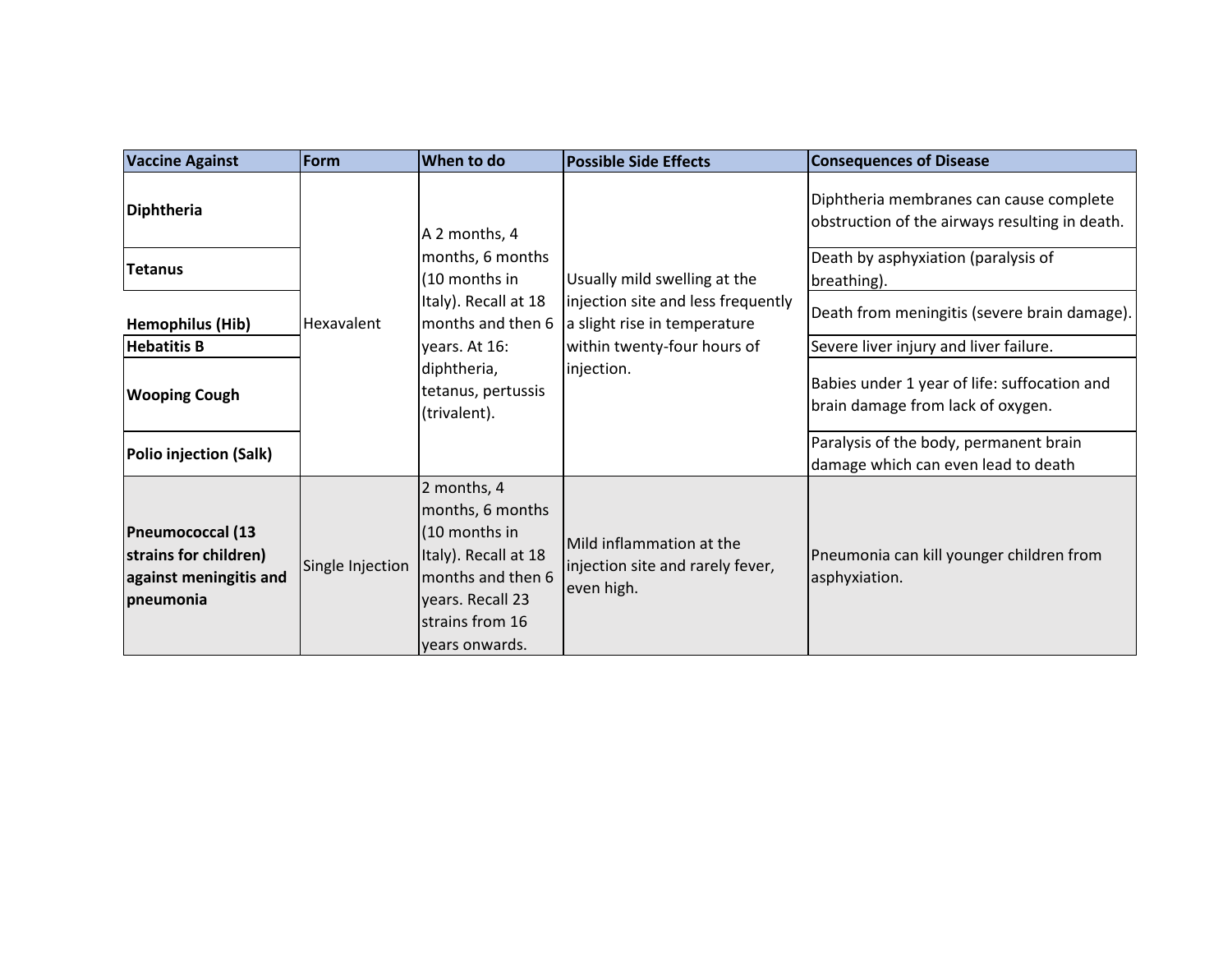| <b>Measels</b>     | Trivalent (or<br>tetravalent if it<br>includes<br>chicken pox -<br>this is<br>recommended) | Around 15 months<br>and then between<br>2-4 years the<br>second dose.                                    | It can cause a fever, even high<br>(39 °C), which begins between 4<br>and 12 days after injection and<br>can last a maximum of two or<br>three days. This may be<br>accompanied or followed by a<br>mild rash of speckles on the<br>trunk and face. In other words, a<br>mild form of measles can occur,<br>but without the complications<br>that can follow the natural<br>disease. In addition, a lymphatic<br>gland in the groin on the same<br>side of the injection can swell for<br>a few weeks. The only remedy to<br>use in case of high fever is<br>paracetamol | Death from Meningitis.                                                     |
|--------------------|--------------------------------------------------------------------------------------------|----------------------------------------------------------------------------------------------------------|--------------------------------------------------------------------------------------------------------------------------------------------------------------------------------------------------------------------------------------------------------------------------------------------------------------------------------------------------------------------------------------------------------------------------------------------------------------------------------------------------------------------------------------------------------------------------|----------------------------------------------------------------------------|
| Rubella            |                                                                                            |                                                                                                          | No side effect                                                                                                                                                                                                                                                                                                                                                                                                                                                                                                                                                           | If taken by a pregnant woman it causes<br>severe deformities of the fetus. |
| <b>Mumps</b>       |                                                                                            |                                                                                                          | Can rarely cause a mild form of<br>mumps, but without any<br>nermanent harmful                                                                                                                                                                                                                                                                                                                                                                                                                                                                                           | Death from Meningitis.                                                     |
| <b>Chicken Pox</b> | Single Injection                                                                           | Together with the<br>trivalent: Around<br>15 months and<br>then between 2-4<br>years the second<br>dose. | Redness and pain at the injection<br>site. The typical rash of<br>chickenpox rarely develops, but<br>very limited (2-5 bubbles) from 5<br>to 26 days after the injection.                                                                                                                                                                                                                                                                                                                                                                                                | Death from Meningitis.                                                     |